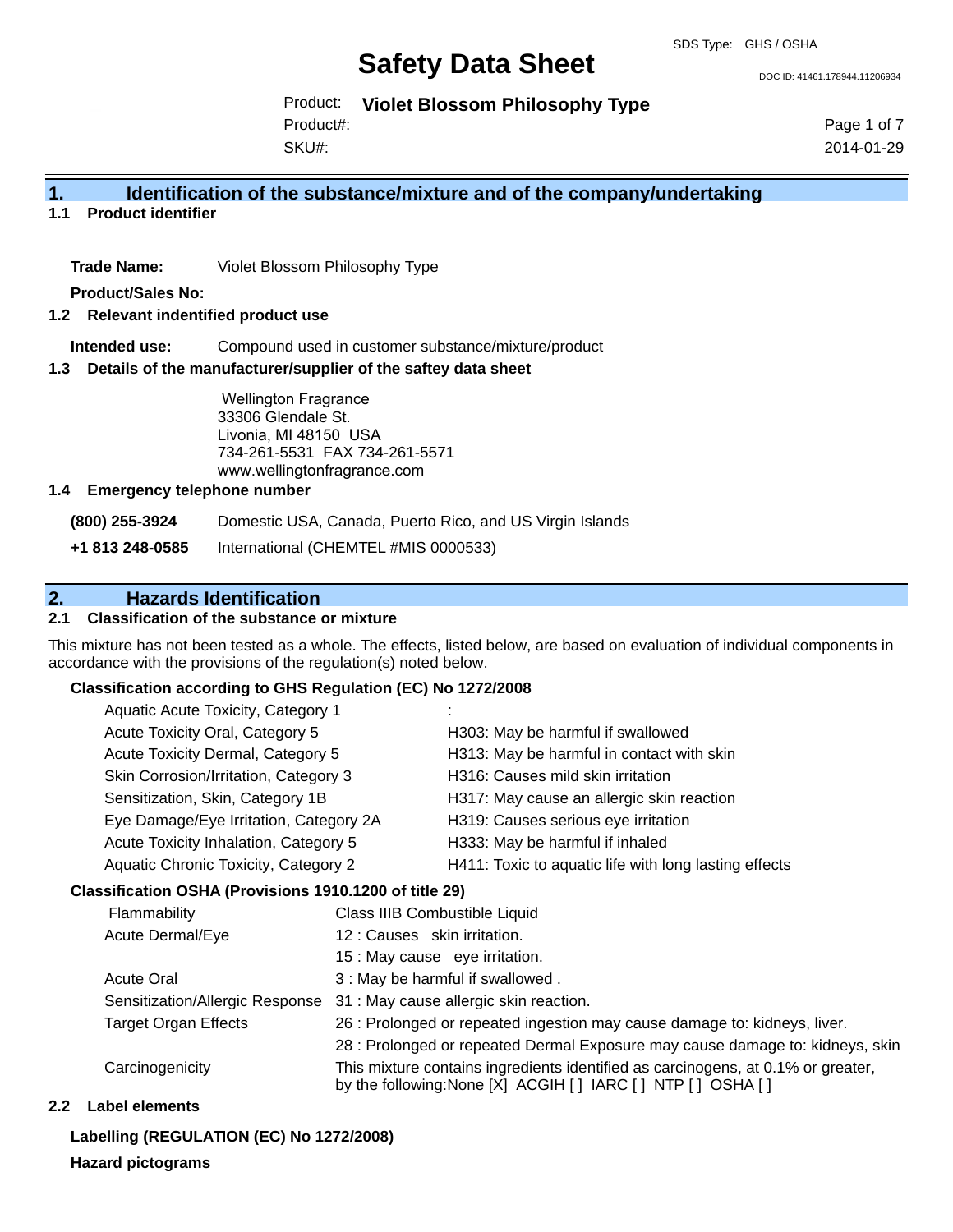DOC ID: 41461.178944.11206934

```
Product: Violet Blossom Philosophy Type
```

```
SKU#:
Product#:
```


**Signal Word: Warning Hazard statments**

| H <sub>303</sub> | May be harmful if swallowed                     |
|------------------|-------------------------------------------------|
| H313             | May be harmful in contact with skin             |
| H316             | Causes mild skin irritation                     |
| H317             | May cause an allergic skin reaction             |
| H319             | Causes serious eye irritation                   |
| H333             | May be harmful if inhaled                       |
| H411             | Toxic to aquatic life with long lasting effects |

## **Precautionary Statements**

#### **Prevention:**

| P <sub>264</sub>     | Wash hands thoroughly after handling                                                                                             |
|----------------------|----------------------------------------------------------------------------------------------------------------------------------|
| P <sub>272</sub>     | Contaminated work clothing should not be allowed out of the workplace                                                            |
| P <sub>273</sub>     | Avoid release to the environment                                                                                                 |
| Response:            |                                                                                                                                  |
| $P302 + P352$        | IF ON SKIN: Wash with soap and water                                                                                             |
| $P304 + P312$        | IF INHALED: Call a POISON CENTER or doctor/physician if you feel unwell                                                          |
| $P305 + P351 + P338$ | IF IN EYES: Rinse cautiously with water for several minutes Remove contact lenses if<br>present and easy to do. continue rinsing |
| P312                 | Call a POISON CENTER or doctor/physician if you feel unwell                                                                      |
| $P333 + P313$        | If skin irritation or a rash occurs: Get medical advice/attention                                                                |
| $P337 + P313$        | If eye irritation persists: Get medical advice/attention                                                                         |
| P363                 | Wash contaminated clothing before reuse                                                                                          |
| P391                 | <b>Collect Spillage</b>                                                                                                          |
|                      |                                                                                                                                  |

## **2.3 Other Hazards**

**no data available**

## **3. Composition/Information on Ingredients**

## **3.1 Mixtures**

This product is a complex mixture of ingredients, which contains among others the following substance(s), presenting a health or environmental hazard within the meaning of the UN Globally Harmonized System of Classification and Labeling of Chemicals (GHS):

| CAS#<br>Ingredient     | EC#                    | Conc.<br>Range | <b>GHS Classification</b> | <b>OSHA Classification</b> |
|------------------------|------------------------|----------------|---------------------------|----------------------------|
| 120-51-4               | 204-402-9              | $50 - 60 \%$   | H302; H313; H411          | 28.3                       |
| <b>Benzyl Benzoate</b> |                        |                |                           |                            |
| 24851-98-7             | 246-495-9              | $20 - 30 \%$   | H316                      |                            |
|                        | Methyldihydrojasmonate |                |                           |                            |

Page 2 of 7 2014-01-29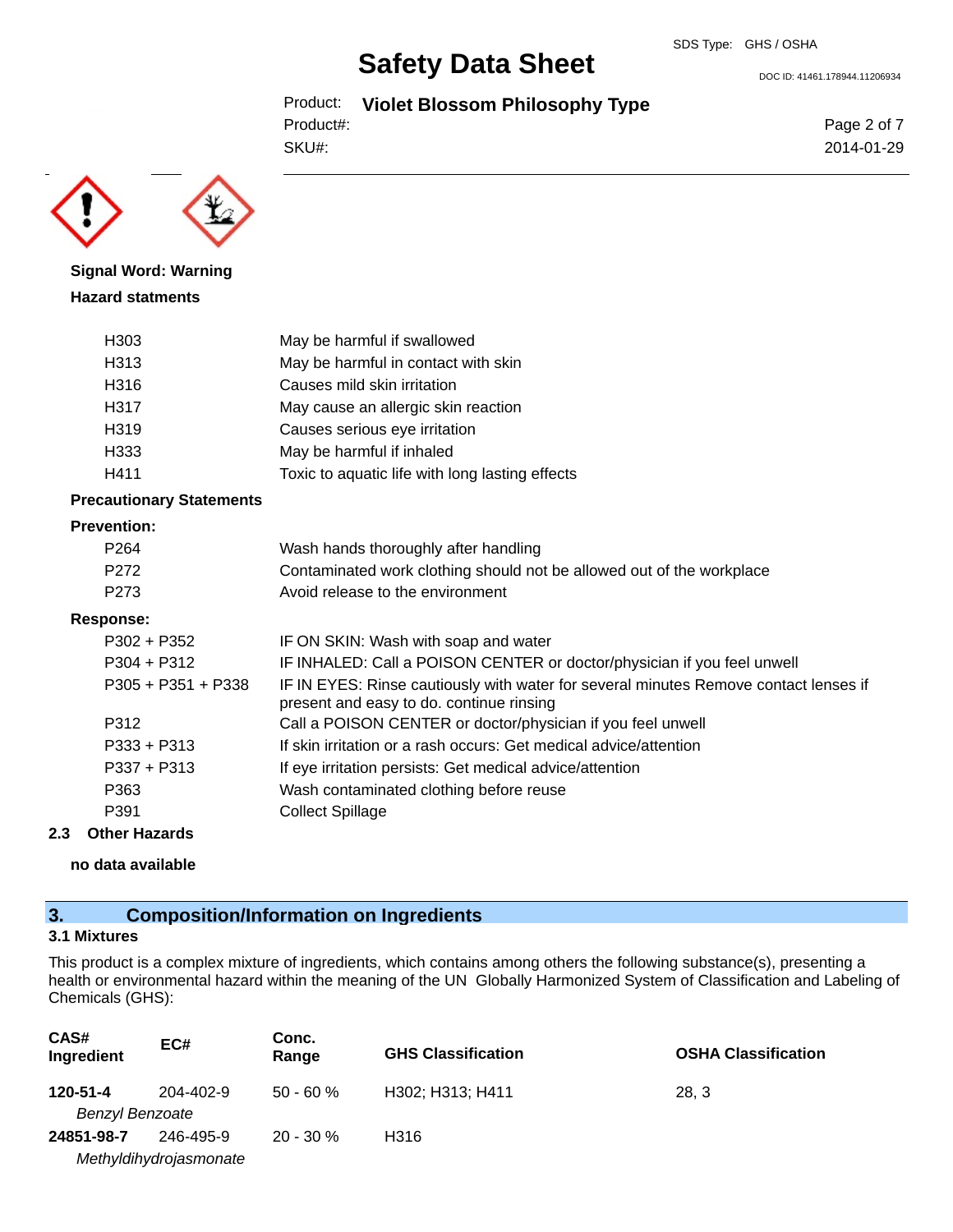DOC ID: 41461.178944.11206934

|  | Product: Violet Blossom Philosophy Type |  |  |
|--|-----------------------------------------|--|--|
|--|-----------------------------------------|--|--|

SKU#: Product#:

Page 3 of 7 2014-01-29

| <b>CAS#</b><br>Ingredient | EC#                            | Conc.<br>Range                                           | <b>GHS Classification</b> | <b>OSHA Classification</b> |
|---------------------------|--------------------------------|----------------------------------------------------------|---------------------------|----------------------------|
| 1222-05-5                 | 214-946-9                      | $10 - 20 \%$                                             | H316; H410                | 11, 15                     |
|                           | Hexamethylindanopyran          |                                                          |                           |                            |
| 63500-71-0                | 405-040-6                      | $2 - 5\%$                                                | H319                      |                            |
|                           |                                | TETRAHYDRO-METHYL-METHYLPROPYL)-PYRAN-4-OL               |                           |                            |
| 10339-55-6                | 233-732-6                      | $1 - 2 \%$                                               | H227; H315; H319          | 11, 15                     |
|                           | 3,7-Dimethyl-1,6-nonadien-3-ol |                                                          |                           |                            |
| 107-75-5                  | 203-518-7                      | $1 - 2 \%$                                               | H317; H319                | 11, 15, 31                 |
| Hydroxycitronellal        |                                |                                                          |                           |                            |
| 78-70-6                   | 201-134-4                      | $1 - 2 \%$                                               | H227; H303; H315; H319    | 12, 26                     |
| Linalool                  |                                |                                                          |                           |                            |
| 1205-17-0                 | 214-881-6                      | $1 - 2 \%$                                               | H303; H317; H411          |                            |
|                           |                                | a-Methyl-1,3-benzodioxole-5-propionaldehyde              |                           |                            |
|                           |                                | See Section 16 for full text of GHS classification codes |                           |                            |

Total Hydrocarbon Content (%  $w/w$ ) = 0.23

# **4. First Aid Measures**

## **4.1 Description of first aid measures**

| Inhalation:                                                                       | Remove from exposure site to fresh air and keep at rest.<br>Obtain medical advice.                            |  |
|-----------------------------------------------------------------------------------|---------------------------------------------------------------------------------------------------------------|--|
| <b>Eye Exposure:</b>                                                              | Flush immediately with water for at least 15 minutes.<br>Contact physician if symptoms persist.               |  |
| <b>Skin Exposure:</b>                                                             | Remove contaminated clothes. Wash thoroughly with water (and soap).<br>Contact physician if symptoms persist. |  |
| Ingestion:                                                                        | Rinse mouth with water and obtain medical advice.                                                             |  |
| Most important symptoms and effects, both acute and delayed<br>4.2                |                                                                                                               |  |
| <b>Symptoms:</b>                                                                  | no data available                                                                                             |  |
| <b>Risks:</b>                                                                     | Refer to Section 2.2 "Hazard Statements"                                                                      |  |
|                                                                                   |                                                                                                               |  |
| Indication of any immediate medical attention and special treatment needed<br>4.3 |                                                                                                               |  |
| Treatment:                                                                        | Refer to Section 2.2 "Response"                                                                               |  |
| 5.<br><b>Fire-Fighting measures</b>                                               |                                                                                                               |  |
| <b>Extinguishing media</b><br>5.1                                                 |                                                                                                               |  |
| Suitable:                                                                         | Carbon dioxide (CO2), Dry chemical, Foam                                                                      |  |
| Unsuitable                                                                        | Do not use a direct water jet on burning material                                                             |  |
| Special hazards arising from the substance or mixture<br>5.2                      |                                                                                                               |  |

| <b>Danny mv nynany.</b>     | <b><i>Prater thay be inchecuve</i></b> |  |
|-----------------------------|----------------------------------------|--|
| 5.3 Advice for firefighters |                                        |  |
| <b>Further information:</b> | Standard procedure for chemical fires  |  |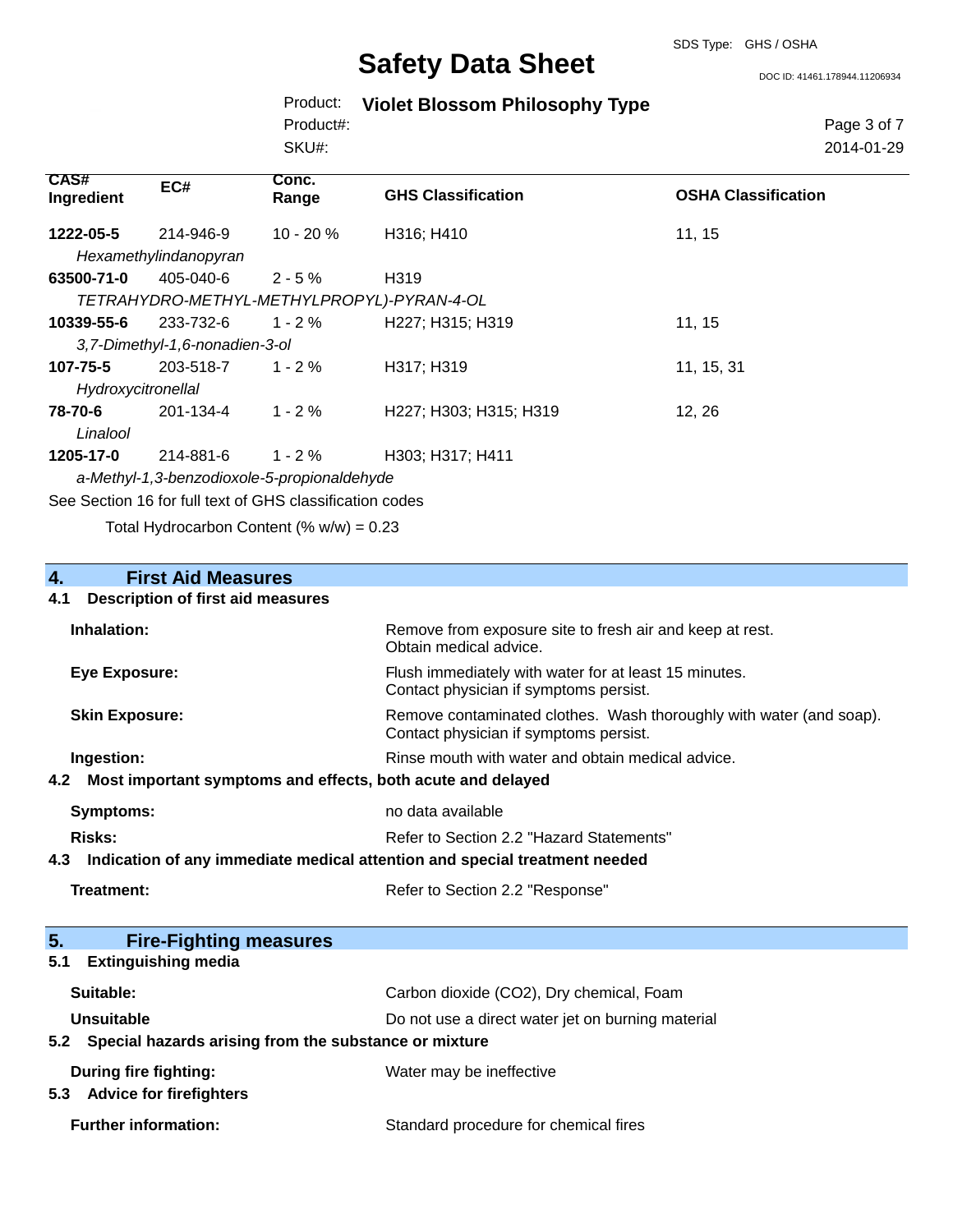DOC ID: 41461.178944.11206934

Product: **Violet Blossom Philosophy Type**

SKU#: Product#: Page 4 of 7 2014-01-29

### **6. Accidental Release Measures**

## **6.1 Personal precautions, protective equipment and emergency procedures**

Avoid inhalation and contact with skin and eyes. A self-contained breathing apparatus is recommended in case of a major spill.

## **6.2 Environmental precautions**

Keep away from drains, soil, and surface and groundwater.

#### **6.3 Methods and materials for containment and cleaning up**

Clean up spillage promptly. Remove ignition sources. Provide adequate ventilation. Avoid excessive inhalation of vapors. Gross spillages should be contained by use of sand or inert powder and disposed of according to the local regulations.

#### **6.4 Reference to other sections**

Not Applicable

## **7. Handling and Storage**

#### **7.1 Precautions for safe handling**

Apply according to good manufacturing and industrial hygiene practices with proper ventilation. Do not drink, eat or smoke while handling. Respect good personal hygiene.

## **7.2 Conditions for safe storage, including any incompatibilities**

Store in a cool, dry and ventilated area away from heat sources and protected from light in tightly closed original container. Avoid plastic and uncoated metal container. Keep air contact to a minimum.

## **7.3 Specific end uses**

No information available

## **8. Exposure Controls/Personal Protection**

## **8.1 Control parameters**

| <b>Exposure Limits:</b> | Contains no substances with occupational exposure limit values |
|-------------------------|----------------------------------------------------------------|
|                         |                                                                |

**Engineering Controls:** Use local exhaust as needed.

### **8.2 Exposure controls - Personal protective equipment**

| Eye protection:                | Tightly sealed goggles, face shield, or safety glasses with brow guards and side shields, etc.<br>as may be appropriate for the exposure |
|--------------------------------|------------------------------------------------------------------------------------------------------------------------------------------|
| <b>Respiratory protection:</b> | Avoid excessive inhalation of concentrated vapors. Apply local ventilation where appropriate.                                            |
| <b>Skin protection:</b>        | Avoid Skin contact. Use chemically resistant gloves as needed.                                                                           |

## **9. Physical and Chemical Properties**

## **9.1 Information on basic physical and chemical properties**

| Appearance:            | Conforms to Standard |
|------------------------|----------------------|
| Odor:                  | Conforms to Standard |
| Color:                 | Colorless            |
| Viscosity:             | Liquid               |
| <b>Freezing Point:</b> | Not determined       |
| <b>Boiling Point:</b>  | Not determined       |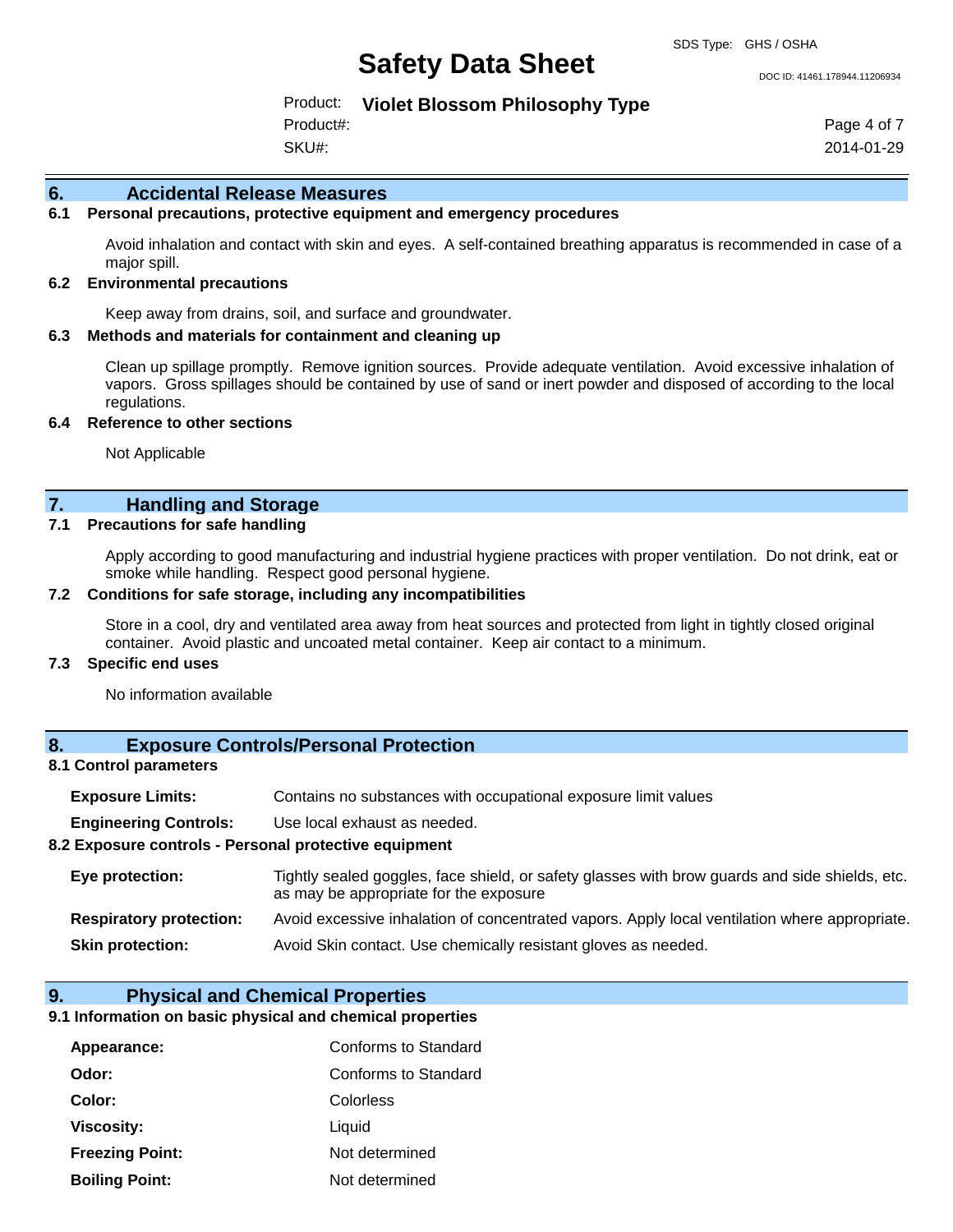DOC ID: 41461.178944.11206934

|           | Product: Violet Blossom Philosophy Type |  |
|-----------|-----------------------------------------|--|
| Product#: |                                         |  |
| SKU#:     |                                         |  |

Page 5 of 7 2014-01-29

| <b>Melting Point:</b>        | Not determined     |
|------------------------------|--------------------|
| <b>Flashpoint:</b>           | $>200$ F (93.33 C) |
| Auto flammability:           | Not determined     |
| <b>Explosive Properties:</b> | None Expected      |
| <b>Oxidizing properties:</b> | None Expected      |
| Vapor Pressure (mmHg@20 C):  | 0.0062             |
| %VOC:                        | 0.9013             |
| Specific Gravity @ 25 C:     | 1.0490             |
| Density @ 25 C:              | 1.0460             |
| Refractive Index @ 25 C:     | 1.5220             |
| Soluble in:                  | Oil                |

## **10. Stability and Reactivity**

| 10.1 Reactivity                         | None                                               |
|-----------------------------------------|----------------------------------------------------|
| <b>10.2 Chemical stability</b>          | Stable                                             |
| 10.3 Possibility of hazardous reactions | None known                                         |
| <b>10.4 Conditions to avoid</b>         | None known                                         |
| 10.5 Incompatible materials             | Strong oxidizing agents, strong acids, and alkalis |
| 10.6 Hazardous decomposition products   | None known                                         |

## **11. Toxicological Information**

**11.1 Toxicological Effects**

| <b>Acute toxicity - Oral</b>                       | (LD50: 2,159.83) May be harmful if swallowed             |
|----------------------------------------------------|----------------------------------------------------------|
| <b>Acute toxicity - Dermal</b>                     | (LD50: 4,031.82) May be harmful in contact with skin     |
| <b>Acute toxicity - Inhalation</b>                 | (LC50: 45.36) May be harmful if inhaled                  |
| <b>Skin corrosion / irritation</b>                 | Causes mild skin irritation                              |
| Serious eye damage / irritation                    | Causes serious eye irritation                            |
| <b>Respiratory sensitization</b>                   | Not classified - the classification criteria are not met |
| <b>Skin sensitization</b>                          | May cause an allergic skin reaction                      |
| <b>Germ cell mutagenicity</b>                      | Not classified - the classification criteria are not met |
| Carcinogenicity                                    | Not classified - the classification criteria are not met |
| <b>Reproductive toxicity</b>                       | Not classified - the classification criteria are not met |
| Specific target organ toxicity - single exposure   | Not classified - the classification criteria are not met |
| Specific target organ toxicity - repeated exposure | Not classified - the classification criteria are not met |
| <b>Aspiration hazard</b>                           | Not classified - the classification criteria are not met |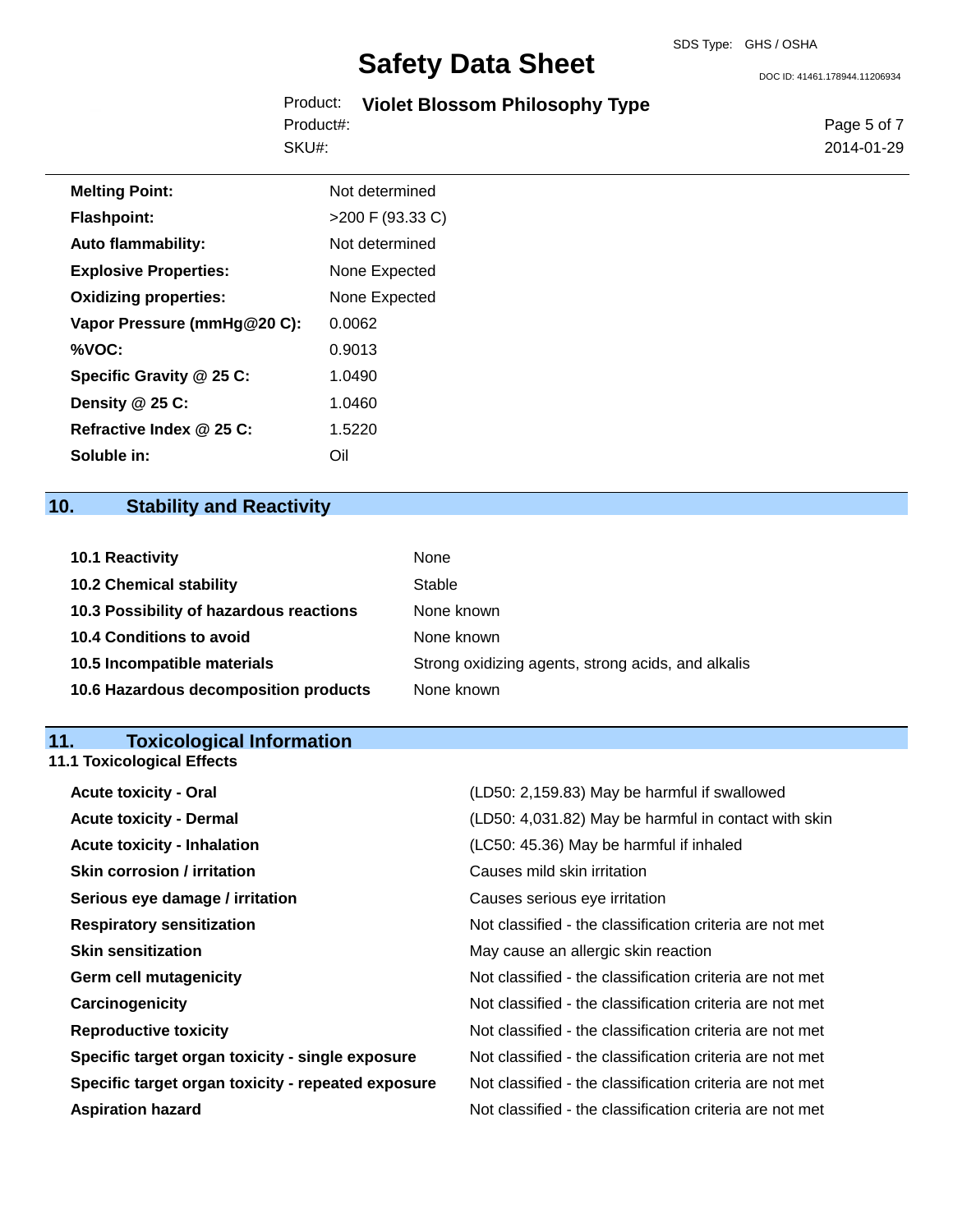DOC ID: 41461.178944.11206934

|  | Product: Violet Blossom Philosophy Type |  |  |
|--|-----------------------------------------|--|--|
|--|-----------------------------------------|--|--|

Product#:

SKU#:

Page 6 of 7 2014-01-29

| 12.<br><b>Ecological Information</b> |                                                 |
|--------------------------------------|-------------------------------------------------|
| 12.1 Toxicity                        |                                                 |
| <b>Acute acquatic toxicity</b>       |                                                 |
| <b>Chronic acquatic toxicity</b>     | Toxic to aquatic life with long lasting effects |
| <b>Toxicity Data on soil</b>         | no data available                               |
| <b>Toxicity on other organisms</b>   | no data available                               |
| 12.2 Persistence and degradability   | no data available                               |
| 12.3 Bioaccumulative potential       | no data available                               |
| 12.4 Mobility in soil                | no data available                               |
| 12.5 Other adverse effects           | no data available                               |

## **13. Disposal Conditions**

## **13.1 Waste treatment methods**

Do not allow product to reach sewage systems. Dispose of in accordance with all local and national regulations. Send to a licensed waste management company.The product should not be allowed to enter drains, water courses or the soil. Do not contaminate ponds, waterways or ditches with chemical or used container.

## **14. Transport Information**

| <b>Regulator</b><br>U.S. DOT (Non-Bulk)<br>Chemicals NOI                |            | <b>Class</b> | <b>Pack Group</b><br>Not Regulated - Not Dangerous Goods | <b>Sub Risk</b> | UN-nr. |
|-------------------------------------------------------------------------|------------|--------------|----------------------------------------------------------|-----------------|--------|
| <b>ADR/RID (International Road/Rail)</b>                                |            |              |                                                          |                 |        |
| <b>Environmentally Hazardous</b><br>Liquid, n.o.s.                      | Substance, | 9            | Ш                                                        |                 | UN3082 |
| <b>IATA (Air Cargo)</b>                                                 |            |              |                                                          |                 |        |
| <b>Environmentally Hazardous</b><br>Liquid, n.o.s.<br><b>IMDG (Sea)</b> | Substance. | 9            | Ш                                                        |                 | UN3082 |
| <b>Environmentally Hazardous</b><br>Liquid, n.o.s.                      | Substance. | 9            | Ш                                                        |                 | UN3082 |

| <b>Regulatory Information</b><br>15.       |                                                              |
|--------------------------------------------|--------------------------------------------------------------|
| <b>U.S. Federal Regulations:</b>           |                                                              |
| <b>TSCA (Toxic Substance Control Act):</b> | All components of the substance/mixture are listed or exempt |
| 40 CFR(EPCRA, SARA, CERCLA and CAA)        | This product contains NO components of concern.              |
| <b>U.S. State Regulations:</b>             |                                                              |
| <b>California Proposition 65 Warning</b>   | No Warning required                                          |
| <b>Canadian Regulations:</b>               |                                                              |
| <b>DSL/NDSL</b>                            | 100.00% of the components are listed or exempt.              |